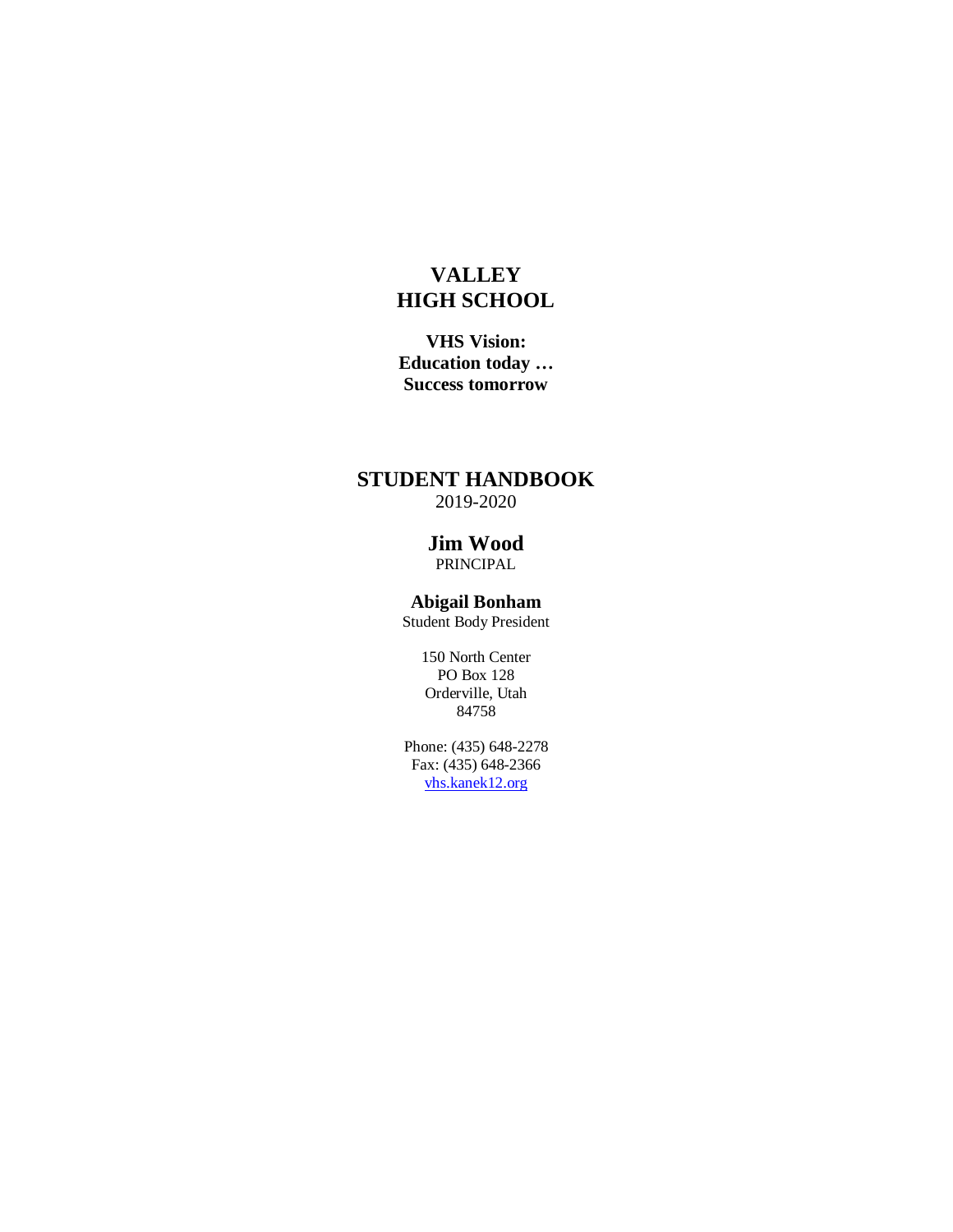#### **WELCOME TO VALLEY HIGH SCHOOL**

The Valley High School Handbook provides information including rules, policies, academic requirements, and student privileges and responsibilities. The more you involve yourself in school life, the more likely you will be to succeed academically and socially. Have a good year! EDUCATION makes good things happen in your life. It is the key to success with a better life and a better future. Good things happen when you: Make the best of your class work and homework, take advantage of opportunities for learning, discipline yourself to get the job done, make decisions that are the best for you, and think for yourself.

# **SUPPORT AND HELP FOR VHS STUDENTS**

Occasionally, every student may feel the need for extra support or help from the school staff. We have many understanding persons and available programs that can help a student get through any tough time. If a student is stressed, frightened, bored, tired, or just needs somebody to talk with about a problem or concern, please talk with someone on the staff. Teachers, counselor, principal, office secretary, or other staff members are here to help students have a positive high school experience.

# **VALLEY HIGH SCHOOL SONG**

#### **1st Verse**

Hail to our high school, the one we love so well. Down in the Valley where friendship e're shall dwell. Home of our school days by work and study won, dearest of all schools beneath the western sun.

# **Chorus**

At Valley High School as friends we'll ever meet. True to our friendship of days that are so fleet. Onward and upward our course we will pursue, with teachers to lead us who are valiant and true. **2nd Verse**

Ever we're striving more knowledge to obtain. True to our motto, success shall be our fame. We're one in purpose, we're climbing round by round, rich gems of knowledge in each bright day are found.

# Words by Bessie Payne Heaton **Music by H. Theron Salter**

| <b>Student Body Officers</b> |                |                          |  |               |  |  |
|------------------------------|----------------|--------------------------|--|---------------|--|--|
| President:                   | Abigail Bonham | Vice President:          |  | Keziah Palmer |  |  |
| Secretary:                   | Savannah Wood  | <b>Public Relations:</b> |  | Sierra Saul   |  |  |
| <b>Class Presidents</b>      |                |                          |  |               |  |  |
| 7 <sup>th</sup>              | Sheridyn Hoyt  | $R^{th}$                 |  | Hagen Church  |  |  |
| <b>Qth</b>                   | Hazel Harris   | 10 <sup>th</sup>         |  | Laifey Cox    |  |  |
| $11^{\text{th}}$             | Spencer Cox    | 12 <sup>th</sup>         |  | Ricky Bullock |  |  |
| <b>Misc. Leaders</b>         |                |                          |  |               |  |  |
| FCCLA:                       | Olivia Baird   | FFA:                     |  | Esther Cox    |  |  |
| FBLA:                        | Kacie Cox      | Drama:                   |  |               |  |  |
| Cheer:                       | Shayla Spencer |                          |  |               |  |  |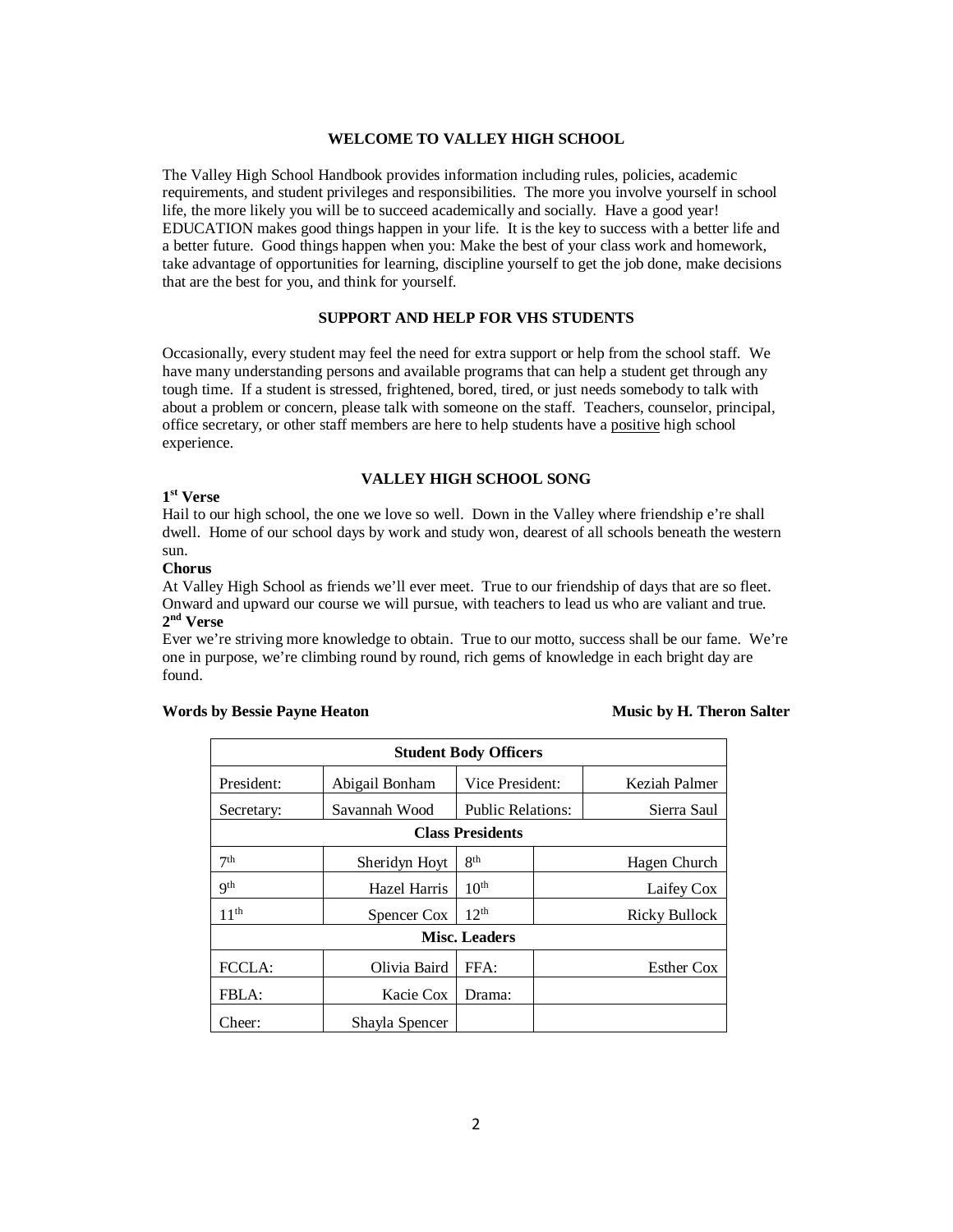# **VHS MISSION STATEMENT: Commitment to life-long learning and accountability to self and society**

# **FACULTY/STAFF**

Jim Wood, Principal

Ashley Chamberlain, Counselor Jeanette Esplin, Secretary

| <b>Faculty:</b> | Robert Lacey    | <b>Custodians:</b> | <b>Teacher Aides:</b>     |
|-----------------|-----------------|--------------------|---------------------------|
| Bryce Adair     | Brianna Larmore | Wayne Cox          |                           |
| Jeff Cox        | Jana Maxwell    | Sheldon Roundy     | Melanie Spencer           |
| Cassie Franklin | Lance Peterson  | Librarian:         | Brenda Summers            |
| Russell Gerard  | Emily Roundy    | Jeanie Goulding    | <b>Athletic Director:</b> |
| Connie Goulding | Megan Smith     | <b>EDNET:</b>      | Ferril Heaton             |
| Wanda Heaton    | Joseph Sorensen | Arlene Sorensen    | ETS: L. Livingston        |
| Julie Ingersoll |                 |                    |                           |

# **Bell Schedule**

|                          |                | $8:00 - 8:53$                                                                                         |                                                        |  |
|--------------------------|----------------|-------------------------------------------------------------------------------------------------------|--------------------------------------------------------|--|
|                          |                | $8:57 - 9:50$                                                                                         |                                                        |  |
|                          |                | $9:54 - 10:47$                                                                                        |                                                        |  |
|                          |                |                                                                                                       | 10:51- 11:44 ( $4th$ Hour)                             |  |
|                          |                |                                                                                                       | 11:44- 12:04 (Lunch)                                   |  |
|                          |                | $12:08 - 1:00$                                                                                        |                                                        |  |
| <b>Assembly Schedule</b> |                |                                                                                                       |                                                        |  |
| $8:00-$                  | 9:03           | $8:00 - 8:48$                                                                                         |                                                        |  |
|                          |                |                                                                                                       |                                                        |  |
|                          | $9:03 - 9:48$  |                                                                                                       | 8:52- 9:40 ( $2nd$ Hour)                               |  |
|                          | $9:52 - 10:55$ | $9:40-$                                                                                               | $10:05$ (Assembly)                                     |  |
| $10:59 - 12:02$          |                | $10:09-$                                                                                              | 10:57(3 <sup>rd</sup> How)                             |  |
| $12:02 - 12:30$          |                |                                                                                                       | 11:01- 11:49 ( $4th$ Hour)                             |  |
|                          |                | $8:00 - 9:12$<br>$9:16 - 10:28$<br>10:32- 11:44<br>$11:44 - 12:12$<br>$12:16 - 1:28$<br>$1:32 - 2:44$ | <b>Monday – Thursday</b><br>Friday & $\frac{1}{2}$ Day |  |

**5<sup>th</sup> Period** 1:41- 2:44 12:13- 1:00 (5<sup>th</sup> Hour)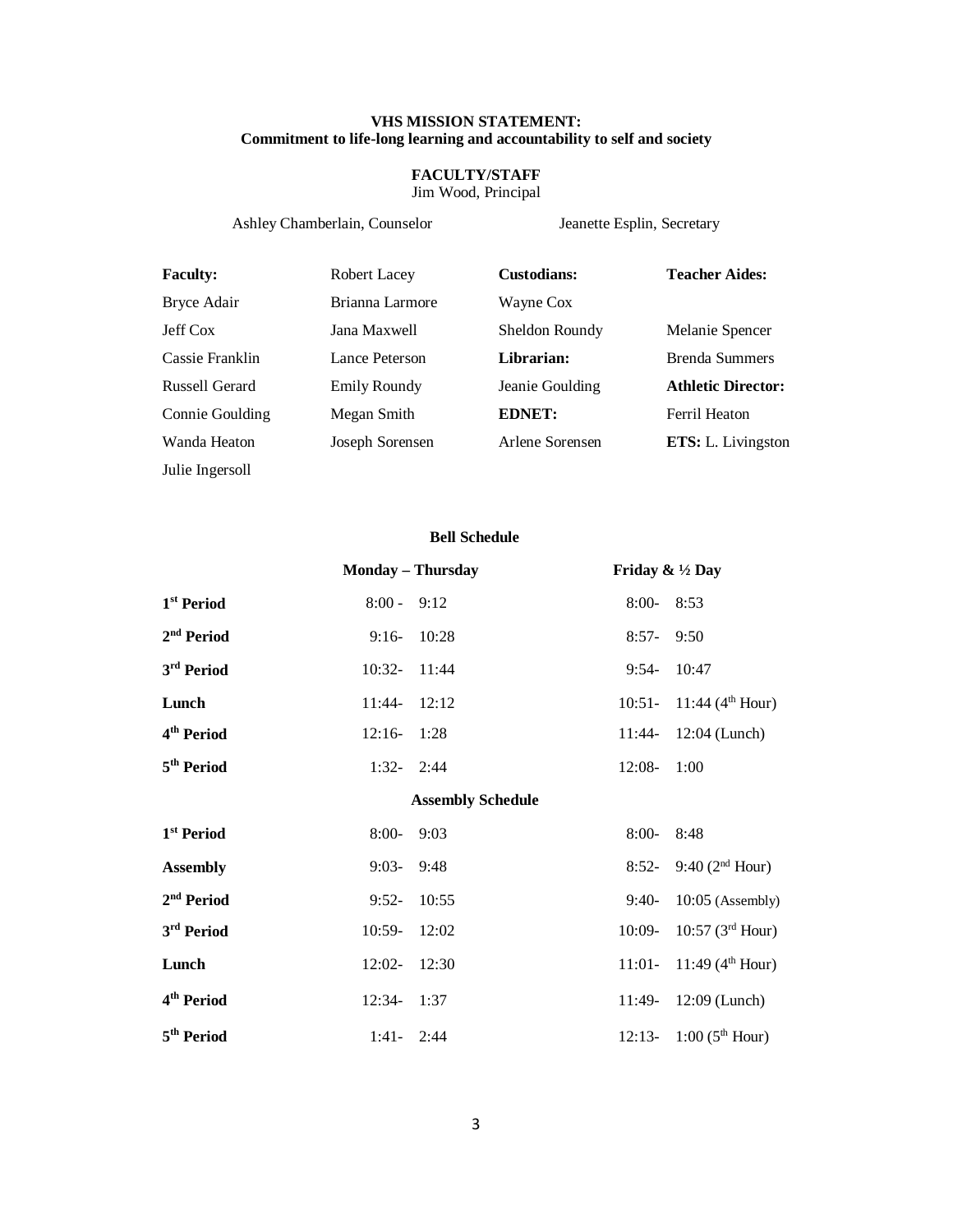# **2019-2020 CALENDAR**

| August 5-6         | <b>Teacher Preparation Days</b>    |
|--------------------|------------------------------------|
| August 7           | Opening Institute                  |
| August 12          | <b>Teacher Preparation Day</b>     |
| August 13          | First Day of School - Full Day     |
| August 28          | <b>School Pictures</b>             |
| September 2        | Labor Day Holiday                  |
| September 18       | Mid-Term                           |
| September 30       | Teacher Work Day                   |
| October 18         | End 1 <sup>st</sup> Quarter        |
| October 21-22      | <b>Fall Break</b>                  |
| November 6         | Parent Teacher Conf. / PCCR        |
| November 20        | Mid-Term                           |
| November 27        | $\frac{1}{2}$ Day                  |
| November 28-29     | Thanksgiving Holiday               |
| December 20        | End 2 <sup>nd</sup> Quarter        |
| Dec. 23 - Jan.6    | Christmas Break                    |
| January 6          | Teacher Work Day                   |
| January 7          | <b>School Resumes</b>              |
| January 20         | Martin Luther King Holiday         |
| February 6         | Mid-Term                           |
| February 17        | Presidents' Day Holiday            |
| March 4            | Parent Teacher Conf. / PCCR        |
| March 13           | End 3rd Quarter                    |
| <b>March 18-20</b> | Spring Break                       |
| April 9            | $\frac{1}{2}$ Day                  |
| April 10-13        | <b>Easter Break</b>                |
| April 22           | Mid-Term                           |
| May 21             | $\frac{1}{2}$ day – VHS Graduation |
| May 22             | Last Day of School                 |
|                    |                                    |

4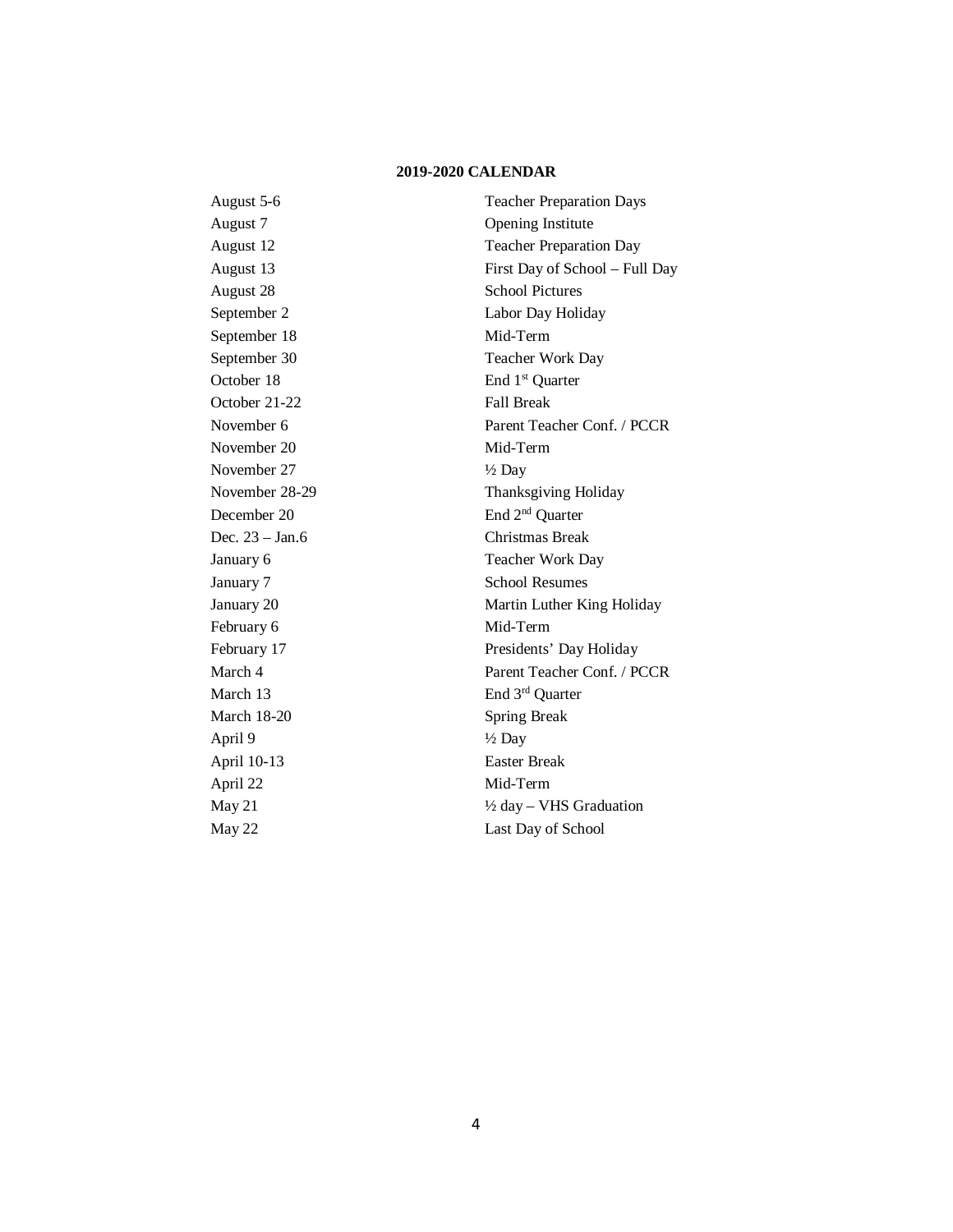# **HIGH STUDENT ACHIEVEMENT**

During this time of student life, **EDUCATION** is a student's career. Coming to this school is a student's job. A student's job expectations and responsibilities include:

1. Be responsible for LEARNING at school. Learning is a student's first responsibility. It is great to have friends, but students should not socialize during class time. Socializing interferes with both learning and the general atmosphere of the classroom.

2. Put forth your best EFFORT at all times.

3. Take PAPER, PENCIL CHROMEBOOK, needed TEXTBOOKS, and any SPECIAL MATERIALS to each class daily. Be responsible for taking those materials to each appropriate class.

4. Be prepared, complete and submit all homework assignments.

# **HOME/SCHOOL COMMUNICATION**

Clear and accurate communication is important to students and their families. Texts will be sent out periodically. A mid-term report will be sent to parents by mail. Sometimes students will be responsible for taking messages home. During school remember to listen to the announcements on the PA and messages from teachers. Important information regarding grades, announcements, activities, etc. will be posted on the school website: https://vhs.kanek12.org

## **RIGHTS AND RESPONSIBILITIES**

EVERY PERSON has the right to be treated as an exceptional human being. By being a student at Valley High School, a student can expect:

1. The right to an education. (Teachers should be free to teach and students free to learn without being interrupted by inconsiderate or disruptive students.)

2. The right to be safe in school and to have personal and school property respected.

3. Freedom from physical abuse and/or mental abuse including name calling, intimidation, harassment, or any form of bullying. Swearing and use of inappropriate language are not acceptable. Discipline will be in compliance with school and district policy.

4. Freedom from being segregated or mocked because of race, gender orientation, religion, physical strength, friendship groups, age, culture, handicap, clothing, etc.

It is the policy of the Kane County School District to provide all students a learning environment free from sexual harassment. This means unwelcome sexual advances, requests for sexual favors, other physical or verbal conduct or communications of a sexual nature, whether initiated by students, school employees, or visitors. This policy is available in the Principal's Office.

#### **VHS LIBRARY**

The library media center is open to students from 7:30 a.m. to 3:30 p.m. Monday through Thursday and 7:30 a.m. to 1:00 p.m. on Friday. Students are expected to show consideration for others by moving and reading quietly. Students may check out two books at a time for a two-week period. Books may also be renewed for an additional two weeks if needed. Students that have their name listed on the over-due book list may not check out any additional books or materials until the late books are returned or paid for. There is a five cent per day fine for overdue books, and a replacement fee must be paid for lost or damaged books.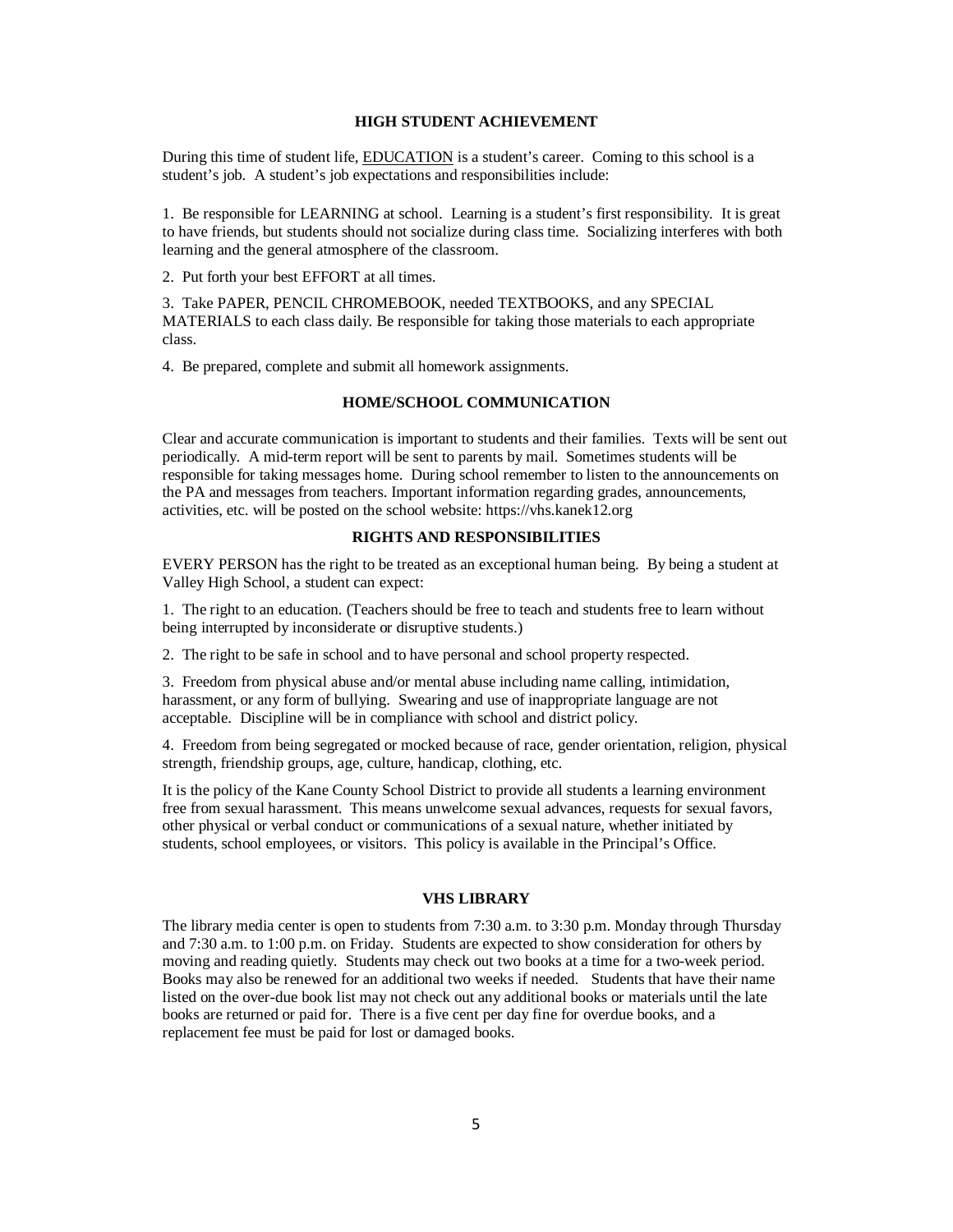# **SCHOOLWORK**

Learning and teaching are established on the premise that all students can and do learn. Students are required to complete ALL assignments in ALL classes and submit them to the teacher. Schoolwork and homework should be completed as soon as possible after being assigned rather than being put off until the last minute. We encourage all students to do quality work on every assignment. School work must meet acceptable English usage guidelines. Falsified information (written or verbal), cheating, and plagiarism will not be tolerated. Absent/late work will be accepted at each teacher's discretion.

#### **REPORT CARDS**

Students receive grades of A, B, C, D, F, P (passing) or I (Incomplete). For the 1<sup>st</sup>, 2<sup>nd</sup>, and 3<sup>rd</sup> quarters, a student who receives an "I" grade must complete work to get a passing grade within two weeks following parent notification. It is the responsibility of the student to work with individual teachers.

#### **BUS CONDUCT & REGULATIONS**

The students on the bus are under the immediate supervision of the bus driver and are thus subject to the following rules set by the School Board and the State.

- 1. Stand in an orderly single file line at pick-up points until the bus comes to a complete halt.
- 2. Enter the bus in an orderly fashion.
- 3. All passengers must be seated while the bus is in motion.

4. At your stop, remain in your seat until the bus has fully stopped. Then enter the aisle and go directly to the front exit door.

Loud talking, use of profanity, fighting, throwing things, smoking, damaging the bus or bus seats, standing, eating or drinking, are examples of activities that draw attention of the bus driver from his/her main task of safe operation of the bus. Such actions, or any other distracting action by the riders, create a safety hazard by demanding unnecessary attention of the driver and are forms of misconduct. Misconduct at bus stops is also considered a violation and shall be cause for disciplinary action.

When a rider is guilty of misconduct on the bus or at the bus stop, it will be reported to the principal of his/her school. Parents will be held responsible for any bus damage that may result from the student's misconduct. Misconduct may be cause to deny the privilege of transportation to the student. The following procedures will be taken by school administration. Misconduct citations will be issued as follows:

| 1 <sup>st</sup> Offense: | Student given an oral warning. (Bus Driver)                           |
|--------------------------|-----------------------------------------------------------------------|
| 2 <sup>nd</sup> Offense: | Student/Parent given a written warning. (Bus Driver, School           |
|                          | Administration and parents)                                           |
| 3 <sup>rd</sup> Offense: | Student/Parent given a written warning                                |
| 4 <sup>th</sup> Offense: | Student given a written warning. Bus privileges denied for 10 days. A |
|                          | parent conference is required before student can return to bus        |
| 5 <sup>th</sup> Offense: | Transportation privilege denied for the remainder of the school year. |
|                          | (School Admin. And School Board)                                      |

Offenses such as smoking, drugs, weapons, damaging the bus, or harming another student will be handled as  $3<sup>rd</sup>$  citation level on the  $1<sup>st</sup>$  offense. Violation of the law will be reported to the Sheriff's Office for investigation and prosecution.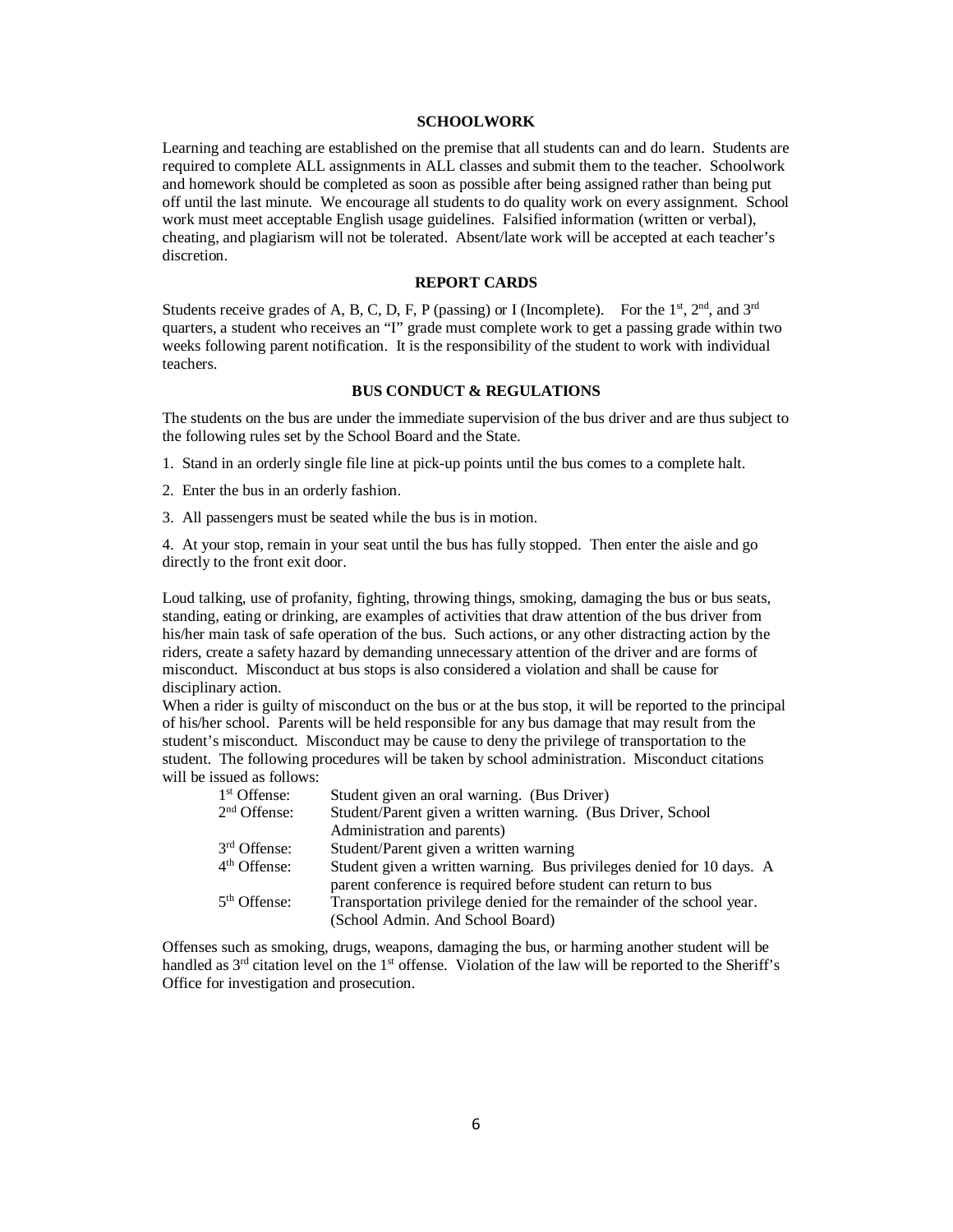#### **ILLNESS**

If a student becomes ill at school, the classroom teacher will send student to the school office. Students should not use the classroom phones to call home.

1. Students must report to the secretary in the office.

2. Students will be allowed to go home **ONLY** if parents or guardians are contacted and approve of student going home.

3. If a student's parent cannot be reached, and the student is not in an emergency situation, the student will return to class. If the student is too ill to return to class, provisions will be made for the student to rest at school.

#### **PROCEDURES FOR ABSENCES**

Utah State Laws requires all students to attend school up to the age of 18. While students are required to be in school every day, there may be illness or special emergencies that will require absence from school. Parents must contact the school office and report the reason for their student's absence. Parents are encouraged not to keep students home to baby-sit, run errands, or for any nonemergency family business. Parents who willfully allow or keep their students out of school for an inappropriate reason are guilty of educational neglect.

#### **TARDY POLICY**

Students are expected to arrive at school and be in class on time. Tardiness disrupts the class and will not be tolerated. As a measure of employability skills, points will be deducted for any tardy beyond the first. Punctuality is an important employability skill, see each teacher's syllabus.

# **STUDENT GUEST / VISITORS**

Guests of students are NOT PERMITTED on campus or in classes because of the liability to the school district. ALL visitors are to report to the school office upon entering the school. Parents are always welcome but must check in with the office.

# **VHS LOCKERS**

Hall lockers and P.E. lockers will be provided to students. The administration and/or a designee may search all lockers and/or backpacks if there is a reasonable cause. (UCA 78-3E-4)

# **ITEMS NOT ALLOWED IN SCHOOL**

The following items are disruptive and may interfere with the learning climate at our school. Please do not bring such items to school. Exceptions may be arranged with teacher or school principal:

1. Dangerous objects such as knives, spike wristbands, spike necklaces, sharp objects, lighters, matches, or any device which can hurt people.

2. Items of distraction such as toys, water guns, whistles, balloons, stink bombs, confetti, offensive spray, laser lights, etc.

*Items taken from a student may be returned to a parent. Items that are considered harmful or extremely dangerous will be given to the local police department.* 

# **CELL PHONES/PERSONAL DEVICES**

Cell phones and electronic devices will be allowed before school, during lunch, and after school. **They may not be used during class breaks or in the classroom except with teacher direction for educational purposes.**

*Cell phones will be confiscated and will be returned at the end of the day with parent notification on the first offense, on the second offense it will be returned to a parent. The third offense the cell phone will be held for seven days and returned only to a parent.*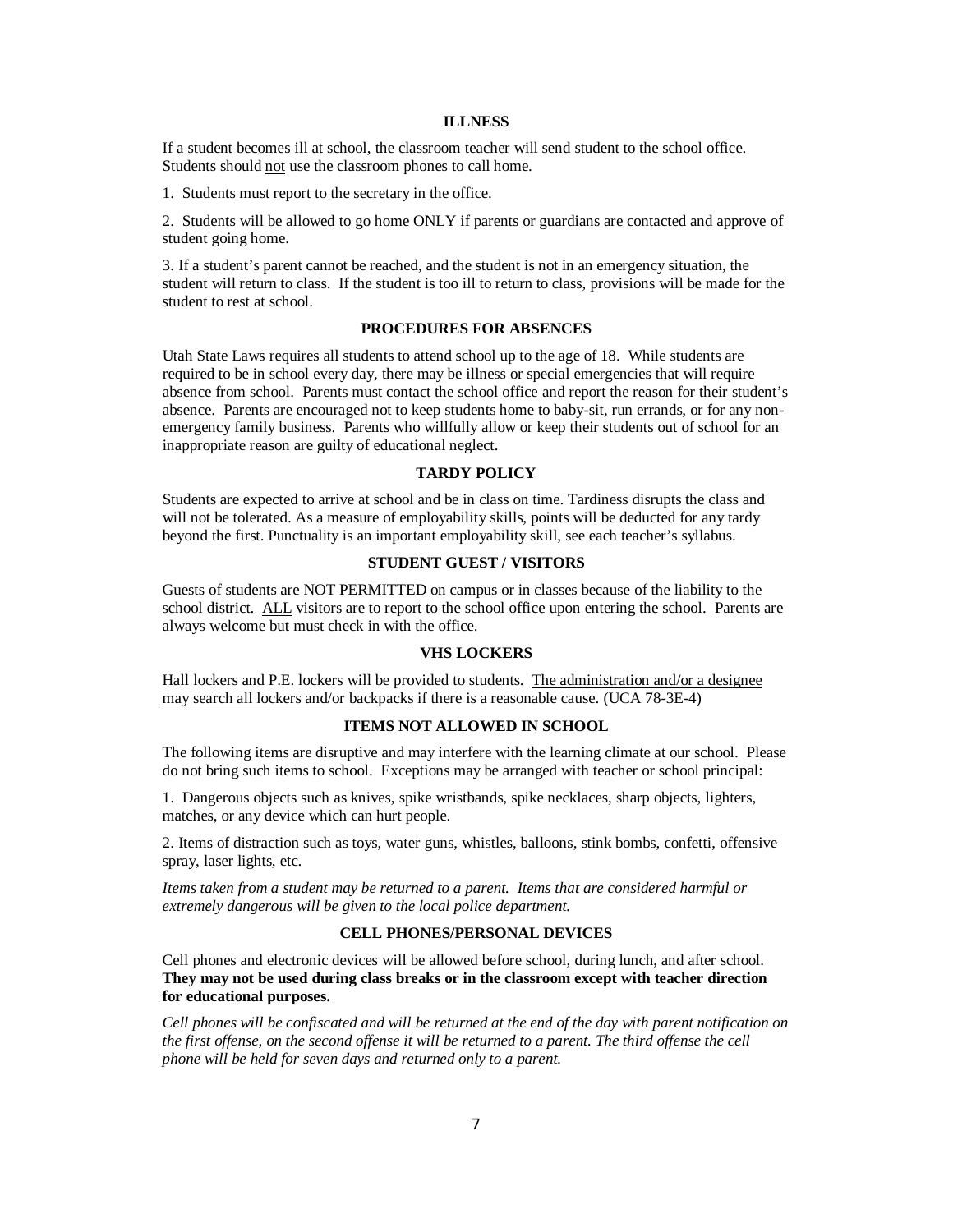## **VHS DISCIPLINE**

(Student Council will be involved in appropriate disciplinary decisions)

#### **Teacher Individual Discipline Plan**

# **Level 1**

- 1. Warning
- 2. Teacher's individual discipline plan
- 3. Detention issued and parent contact

# **Level 2**

1. Removal from classroom to Principal's Office.

#### **Level 3**

1. Severe level

#### **Principal Plan**

#### **Level 2**

- 1. Detention and/or 1 day ISS
- 2. Parent contact
- 3. Conference with student

# **Level 3 (Severe)**

- 1. Detention and/or 2 days ISS
- 2. Parent contact
- 3. Conference with parents
- 4. Counseling

# **ISS (In School Suspension)**

- 1. Student starts school 5 minutes earlier
- 2. Student may be held up to 5 minutes after last bell
- 3. Student will raise hand for help
- 4. Two set times for restroom break (escorted by teacher)

#### **ABIDE BY THE "BIG SIX" RULES OF VHS**

We at VHS believe that our students are very responsible and disciplined. Procedures are in place when students fail to comply with school expectations and management procedures. If these rules are violated, consequences will follow. Parents are contacted and if needed, the local police and/or other district and community resources will become involved.

**1. Fighting, harassment, bullying and intimidation** are strictly forbidden. These acts will result in a detention and may include one to five days of placement in either in-school or out-of-school suspension.

**2. Disrespect, insubordination and lack of diligence** to an administrator, teacher, staff member, other student(s) or guest are not acceptable. These acts will result in out-of-school or in-school suspension and/or detention and a parent conference.

**3. Attendance** is very important. An un-excused absence is a violation of state laws. Students who are chronically absent from school will, with their parents, be referred to the Juvenile Court System and/or the Division of Family Services for educational neglect. Students that sluff a class will receive a 20% deduction on their current grade in their class for each class sluffed as well as one to three days in ISS.

**4. Theft** is a crime against both individuals and society. Acts of theft will be referred to the school principal, local law enforcement, and juvenile court authorities. The school may assign the violator in-school or out-of-school suspension and/or detention.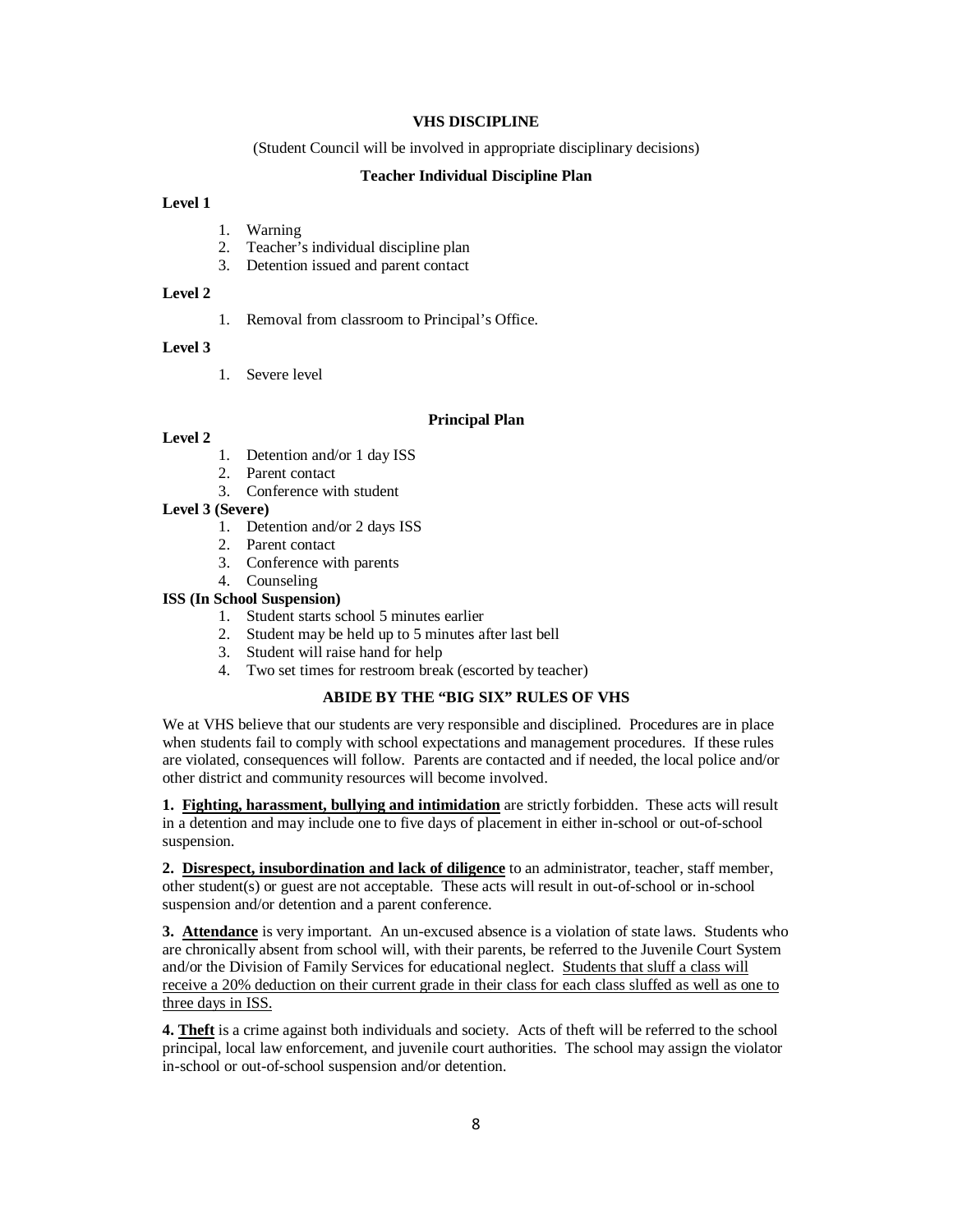# **5. Possession, use, and/or distribution of illegal drugs or substances, tobacco or vaping**

**devices, or alcohol** are strictly forbidden at VHS and its surrounding premises. Parents will be notified, and violators will immediately be referred to the school principal. The school will strictly adhere to the district drug, alcohol, and illegal substance policy.

**6. Vandalizing school property** is not acceptable and will not be tolerated. Full restitution will be required of those students who commit this offense. Parents will be contacted and possible referral to the local police department will be made. In-school or out-of-school suspension may also be used. Rewards may be offered to those who can assist in identifying those students who have vandalized the school in any way.

# **ELIGIBILITY**

The Kane School District Activity Agreement states: "Participation in activities is a privilege. Students who represent their school through student government, sports contests, and other extracurricular activities accept a special obligation in terms of behavior, academic performance and example. To be eligible to participate in any activity, a student must maintain a GPA of at least 2.0 and have no failing grades in the previous quarter. To help students maintain a minimum GPA of 2.0 and have no failing grades at the end of the quarter, eligibility will be checked every 2 weeks. Students who do not meet the eligibility criteria will not be allowed to participate in activities until eligibility criteria are met.

# **HALLWAY EXPECTATIONS**

The faculty and administration believe that every student is capable of having respectful and acceptable behavior at all times. Students should follow directions, walk, keep voice and noise level down, keep feet, hands, and mouth to self, and get to their destination in a safe, quiet, and orderly manner.

#### **HALL PASSES**

During class time, students in the halls must have a hall pass.

#### **LUNCH ROOM**

Students may choose to buy school lunch or bring their own lunch. School lunches are to be prepaid in the school office. STUDENTS WILL NOT BE ALLOWED TO CHARGE SCHOOL LUNCHES. Lunches may be purchased by the year, month, week or day. The school district offers free and reduced price lunch programs. Applications may be picked up from the school or district office or can be filled out online through the Aspire/SIS website.

Students will quietly walk to lunch, stand in line in an orderly fashion, not save seats, and pick up litter in your eating area.

Running, shoving, pushing, or any other impolite actions may result in a student being refused the use of this convenience. Throwing food of any kind will not be tolerated and may bring suspension or expulsion from eating in the lunch room and/or extended cleaning duties.

# **HONOR ROLLS**

VHS will recognize all honor roll students with a 3.5 GPA or better. Honor Roll lists will be displayed at VHS and published in local newspapers. These students will also participate in an end of quarter incentive activity.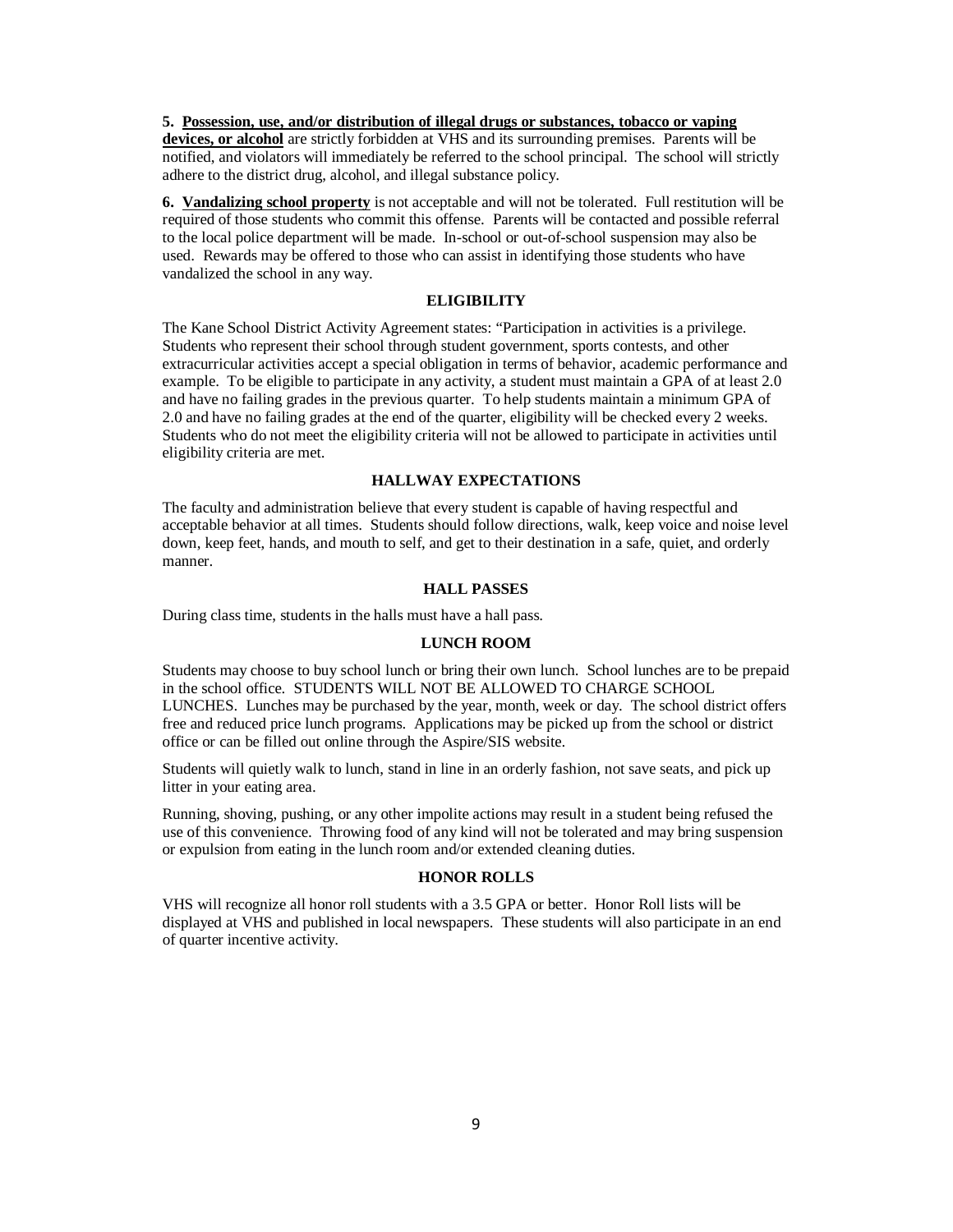# **DRESS STANDARDS**

Valley High School students, teachers, and staff are expected to dress in a manner that demonstrates they respect themselves and the learning environment during school hours and while attending and participating in school activities. Clothing should be neat, clean and appropriate for learning and weather conditions. While we want our students to be comfortable and confident, VHS has a proud tradition of excellence, and we desire to represent our community and school in a manner that is exemplary. These are standards all students, teachers, and staff are expected to follow:

- Appearance should not disrupt classroom activity or bring undue attention to the students.
- Students must wear clothing that is appropriate for a school setting. Students are expected to **dress as if school is their job.**
- Clothing should fit students' bodies nicely without being too tight or too loose.
- If the outside covering is sheer or see-through, what can be seen underneath must meet dress standards.

## Head covering and hair

- Hats, hoods, helmets, scarves, kerchiefs or head coverings are not permitted unless prescribed by a medical physician.
- No unnatural (pink, purple, blue, green, etc.) hair coloring or sculpting.

## Shoes

- Shoes are required at all times.
- House slippers are not allowed.
- Footwear (roller shoes, etc.) that may damage the floor, walls or furniture is not allowed.

# Shirts, blouses and tops

- Must cover the shoulder, under the arm and the belly.
- No low cut neckline, bare back or bare midriff.
- Clothing with slogans or pictures, which are crude, vulgar, sexist, satanic, offensive or promoting, controlled substances are not allowed.
- No top made of sheer (see-through) fabrics.

## Pants, skirts and shorts

- Shorts/skirts should be no higher than 3 inches above the knees when kneeling next to a line on the wall.
- Sleepwear, such as pajama bottoms or robes are not allowed.
- No swimwear or dancewear. Leggings worn under skirts or long shirts that are mid-thigh length are acceptable.
- Holes, intentional or unintentional higher than 3 inches above the knees when kneeling next to a line on the wall are not allowed.
- No skin or underwear should be exposed at the waist, hip or buttocks when bending, reaching or sitting.

## Accessories and coats

- Blankets will not be allowed in classes
- No chains that hang from the waist, wallet or pocket.
- Body piercing cannot be displayed during the school day (ear piercing is permitted).
- Our school prohibits the wearing or displaying of any gang symbols, badges, signs, lettering or adornments.

Athletic and team attire is selected and monitored by the coach and should not be worn outside the gymnasium or exercise area. Hats may be worn in the gymnasium during extra-curricular activities.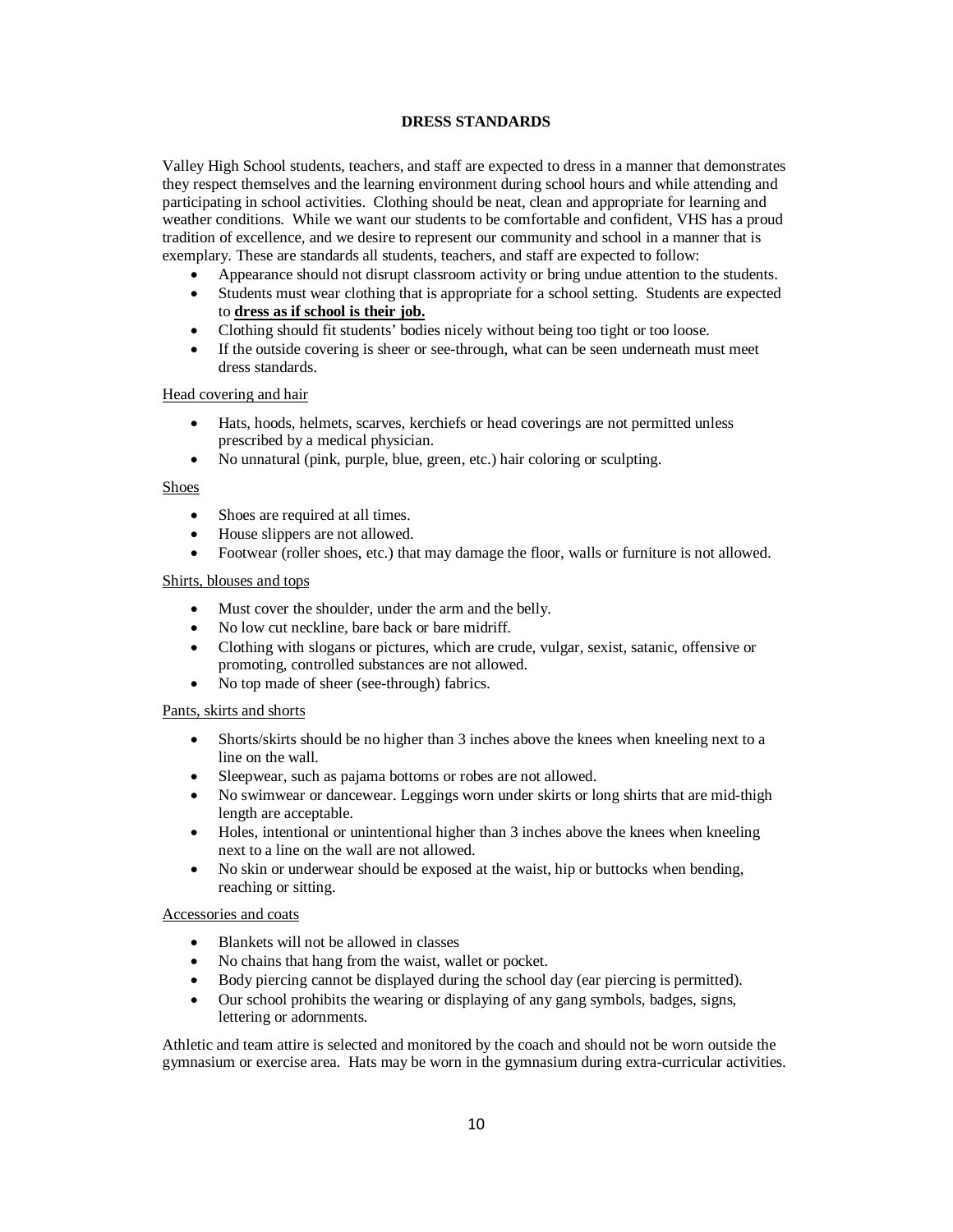1st violation: Warning issued and parents contacted. Students will be required to change into acceptable dress and/or grooming before returning to class or activity.

 $2<sup>nd</sup>$  and subsequent violation(s): Parents are contacted, and student will be placed in ISS until parents meet with the school administrator to rectify the violation.

We thank you for your support in your student's educational career.

# **DRIVING PRIVILEGES**

Students are permitted to drive themselves and others to school and park in approved parking areas provided for by the school. All laws of the State of Utah pertaining to safe driving and transportation of passengers will be observed at all times. The speed limit on school roads and parking lots is 5 MPH. Infractions will result in the driver's loss of his/her driving privileges at school or at school functions and possible referral to the local law enforcement. Students are not permitted to drive themselves or others to or from school sponsored activity trips in which they or their passengers are participants in the activity. School personnel are not to send students on errands for the school or the district which requires them to drive a vehicle. Students may not be excused from school early to attend activities except to travel by school bus or other approved transportation unless the school has written permission from a parent prior to the student leaving for the activity.

# **DISRUPTIVE BEHAVIOR**

Students are not to engage in fights, throw snowballs, engage in water fights, or involve themselves or others in any activity that may possess the potential of harm or harassment to students, school personnel, school patrons, or school property. Kane County School District endorses a Safe School Policy (copies available on the District Web Site). Students are not to visit other classrooms or get other students out of any class without permission of the principal. Such permission must be given in writing.

#### **ABSENCES**

When a student knows he/she is going to be absent from school for several days, he/she should make arrangements to do studies or to have work assigned before leaving. Students who leave school must check out with the principal or the front desk before leaving and check out with parent's permission. If a student's absence may be prolonged, a parent should contact the school for assignments that could be done at home. When a student is absent, it is the responsibility of the parent to contact the school by phone or in person prior to the absence or on the day of the absence, and notify the school that the child will be absent.

## **TRAVEL ON ACTIVITY TRIPS**

Buses and other district vehicles will be provided for all students participating in interscholastic activities held away from home. There will be few exceptions. It is expected that all students ride the transportation provided by the school unless emergency circumstances require other arrangements. When parents request and proper arrangements are made with the activity sponsor and the principal, students will be permitted to ride home with parents or an approved adult. Students will be released to other responsible adults as designated by parents and approved by the principal and advisor with a signed note only. At no time will clearance be given for a student to drive himself/herself to an activity, ride with another student, ride with a person under 21, or ride with an adult deemed irresponsible (example: an adult with the obvious smell of liquor on his/her breath) by those in charge of an activity.

# **CLUBS AND ORGANIZATIONS**

All clubs and organizations must have the approval of the principal, faculty and student council. All clubs must be co-curricular. Clubs must be open to all members of the student body who meet the qualifications and standards as specified by the constitution. All clubs must submit a regular constitution to be filed in the office before they will be recognized at Valley High School. All constitutions must be compatible with the VHS Constitution.

#### **INITIATIONS**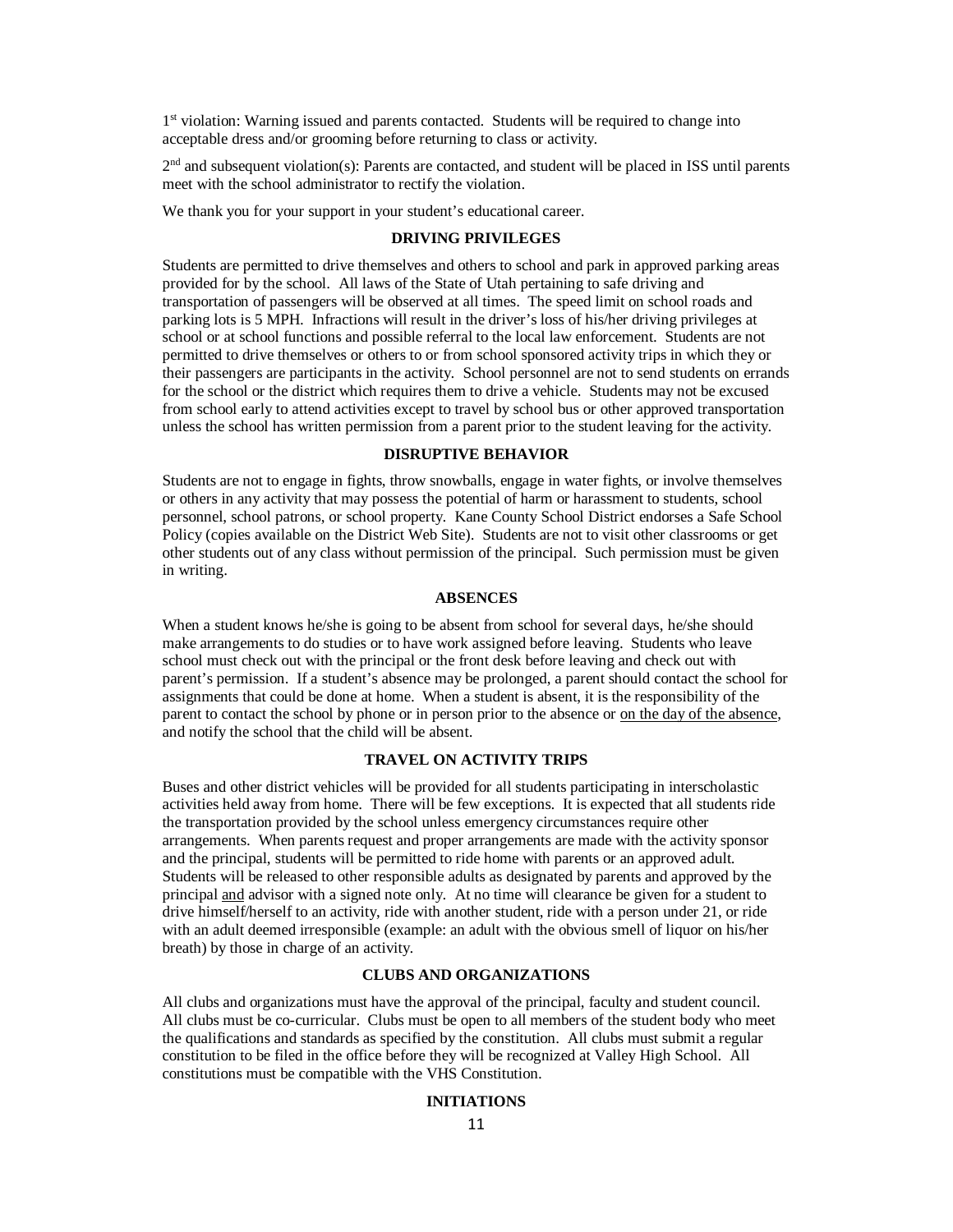There will be no initiation or hazing of students. Installation ceremonies of clubs must be submitted to and approved by the administration and student council.

# **MARRIED STUDENTS**

Valley High School recognizes that marriage entails responsibilities and obligations of an adult nature that are above and beyond those of high school students. Therefore, be it resolved that a married student, over the age of 18, may not participate in Valley high School contests that are won or lost by reason of ability or merit and will not be permitted to hold any office. We suggest alternate means of obtaining a diploma for people eighteen years old and older.

# **SCHOOL DANCES**

It is recommended that school dances be held on Friday nights. All dances close at 11:30 p.m. unless permission is given to go longer.

# **PERSONAL PROPERTY**

Each student is responsible for his/her own personal property. The school will rent locks to individual students upon request for \$1.00. Only school locks are allowed on lockers. The school encourages proper care and placement of supplies and equipment owned by students. The school cannot and does not assume responsibility for any personal property lost or stolen.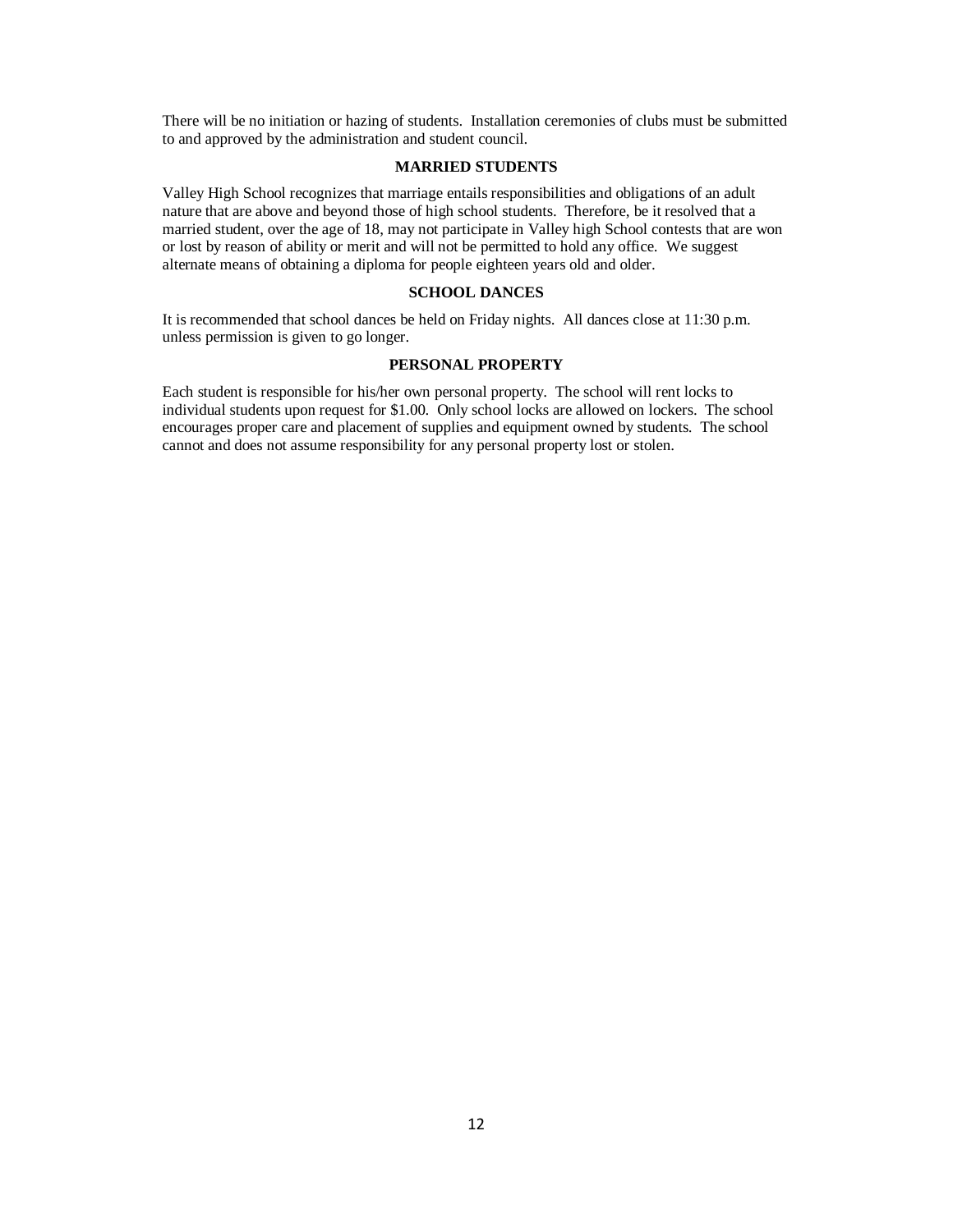# **CONSTITUTION**

#### **Preamble**

This Constitution has been created to explain the rights and responsibilities of students at Valley High School in relationship to the school administration, the teachers, the parents, the superintendent, and the Kane County School Board. In order to better define and understand the forms and functions of the organization, we established this constitution.

# **Article I. Name**

The name of this organization shall be Valley High School.

Section I. This organization shall comprise all students of Valley High School who are registered attendants of one of the following grades: Seventh, Eighth, Ninth, Tenth, Eleventh, and Twelfth. Section II. The colors of Valley High School are Black and Orange.

Section III. The symbol or mascot of Valley High School is the Buffalo.

Section IV. The school song is "Hail to our High School."

Section V. Names of School Publications

1. The name of the school paper is the Stampede.

2. The name of the yearbook is the Valonian.

# **Article II. Officers**

Section I. The elective officers of this organization shall be as follows:

President, Vice President, Secretary/Treasurer, Public Relations, Senior Class President, Junior Class President, Sophomore Class President, Freshman Class President, Eight Grade Class

President, Seventh Grade Class President.

Section II. The Student Council may also appoint club presidents or other officers to the Student Council as the need arises.

#### **Article III. Qualifications for Officers**

Section I. The President, Vice President, Secretary, and Public Relations shall be regular attendants who have completed at least 12 units of credit by the time they take office.

Section II. The Senior Class President shall have completed at least 18 units of credit.

Section III. The Junior Class President shall have completed at least 12 units of high school credit.

Section IV. The Sophomore President shall have completed at least 6 units of credit.

Section V. The Freshman President shall have completed the Eighth Grade.

Section VI. The Eight Grade President shall have completed the Seventh Grade.

Section VII. The Seventh Grade President shall have completed the Sixth Grade.

Section VIII. The officers listed in Section I shall be elected by the student body (or class) as outlined in Article VII.

Section IX. Representatives named in Section II through VII of this article shall be elected by their respective classes.

# **Article IV. Duties of Officers**

Section I. All officers enumerated in Article II, Section I and II shall be formed into a student council, the duties of which are to be as follows:

1. To make all rules (subject to faculty approval) for the governing of the organization.

2. To attend all regular meetings and special meetings of the Student Council or to furnish an excuse to the President for absence.

3. To remove appointed officers as they see fit.

4. To have combined meetings of old and new council members after the spring election at which, if a budget is used, the Secretary/Treasurer's account shall be reviewed, explained, and transferred to the new council. Any other necessary matters, involving decisions that affect both the old and new members should be discussed at this time.

Section II. The Student Council shall hold regular meetings once a week if needed. The day shall be determined by the Student Council and Faculty.

Section III. The Student Council meetings shall be open to all interested persons after permission is granted by the President and Advisor of Student Council. All visitors shall have the privilege of entering into discussions, but only specified council members may have a vote.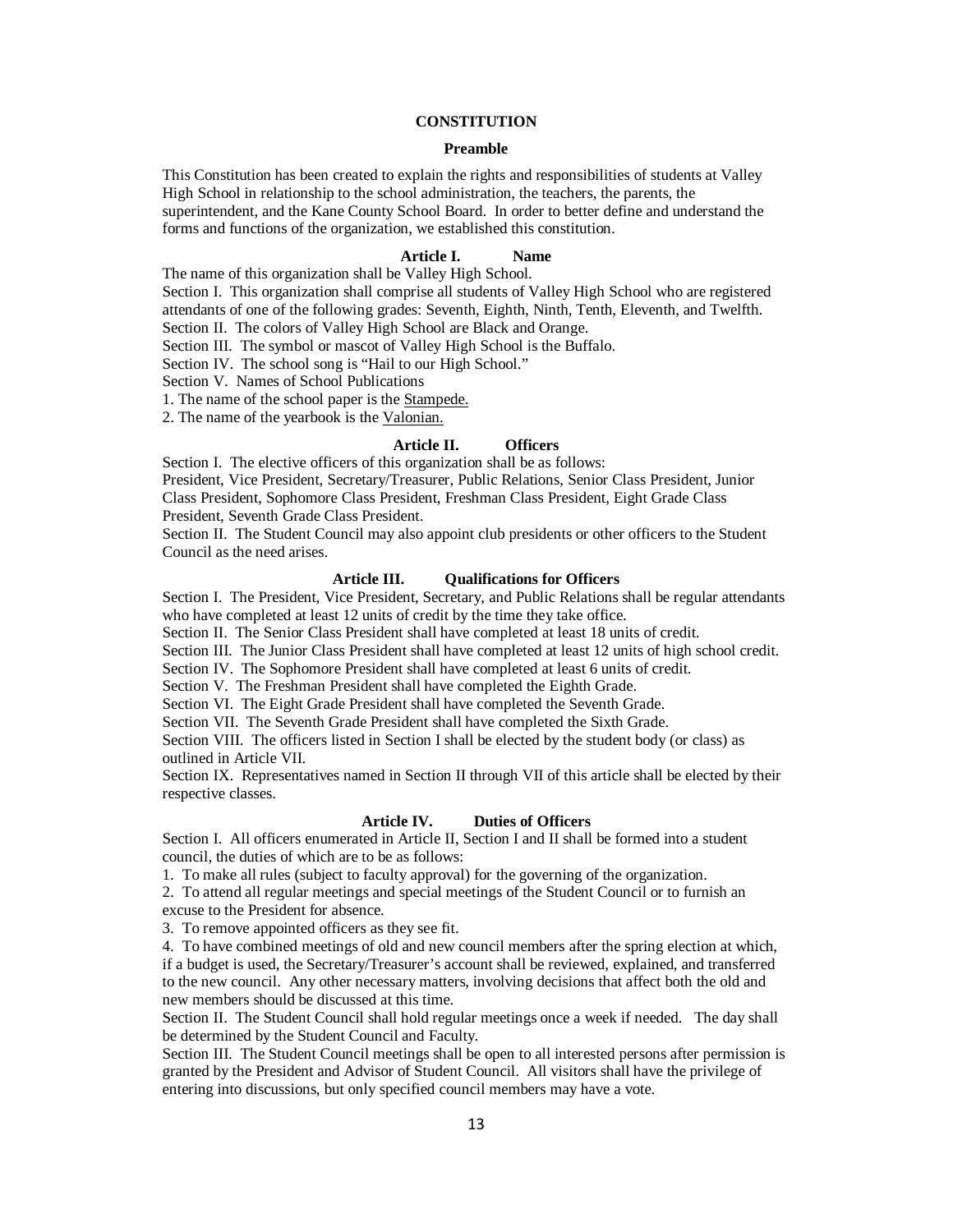Section IV. In Student Council meetings each elective member shall have one vote, except that the presiding member shall not vote except to break a tie. Each duly elected or appointed Student Council member has the right to vote on every issue brought before the council. Section V. The duties of the President shall be:

1. To preside over all council meetings, except if he/she is absent, in which event the officers shall preside in the order in which they were listed in Article II, Section I.

2. To lead in the responsibility for Student Body programs and to take charge in assemblies.

3. To assume whatever responsibility is necessary in order to direct Student Body affairs and functions properly.

4. To bring to faculty meeting the council's approvals.

Section VI. The duties of the Vice President shall be:

1. To take responsibilities of the President in case of absence as enumerated in Section V.

2. To be an assistant to the President in carrying out the activities for which the President is responsible.

3. To take the responsibility of raising and lowering the flag each school day.

4. To serve as Chairperson of the Assembly Committee to evaluate assembly scripts.

5. To serve as Chairperson of the Homecoming Committee.

6. To serve on the school Safety Committee.

Section VII. The duties of the Secretary-Treasurer shall be:

1. To keep minutes of all Student Council meetings.

2. To carry on all Student Council Correspondence.

3. To work with the Principal in record keeping.

4. To make financial reports to the Student Council when asked.

Section VIII. The duties of the Public Relations Officer shall be:

1. To be the newspaper correspondent for school activities.

2. To make weekly changes and updates to the school marquee.

3. To foster a good public image of Valley High School.

4. To sponsor efforts to improve the looks and care of the building.

Section IX. Duties of the Class Presidents shall be:

1. To preside over home room class meetings.

2. To find out the wants and needs of the class and present them to the Student Council.

3. To foster a good public image of Valley High School.

4. To keep classes informed of happenings that take place in Student Council.

5. To see that class committees are organized and serve as a member of each committee to see that the duties of each committee are carried out.

6. To work closely with the advisor and to approve meetings and activities with the advisor before they are presented to Student Council.

7. To assume responsibility for class action when school personnel (teacher, advisor) are not present.

Section X. Elected student body officers, class officers, and club officers shall take an oath of office. The oath required is: "I, \_\_\_\_\_\_\_\_\_\_\_\_, do solemnly affirm that I will uphold the constitution and standards of Valley High School, the State of Utah, and the Constitution of the United States of America to the best of my ability and will perform the duties of my office with fidelity."

Section XI. Duties of an advisor shall be:

1. To attend all class functions, activities, meetings, etc., or have an adult supervisor approved in his/her place.

2. To work closely with class officers and committee members in scheduling and presenting activities.

3. To bring to faculty meeting the planned activities of the class.

#### **Article V. Departments and Clubs**

Section I. Each department and club composed of students must file a copy of its constitution with the Student Council.

Section II. All departments and clubs which are composed of students must have a faculty advisor or instructor and are responsible to the Student Council for action taken by them.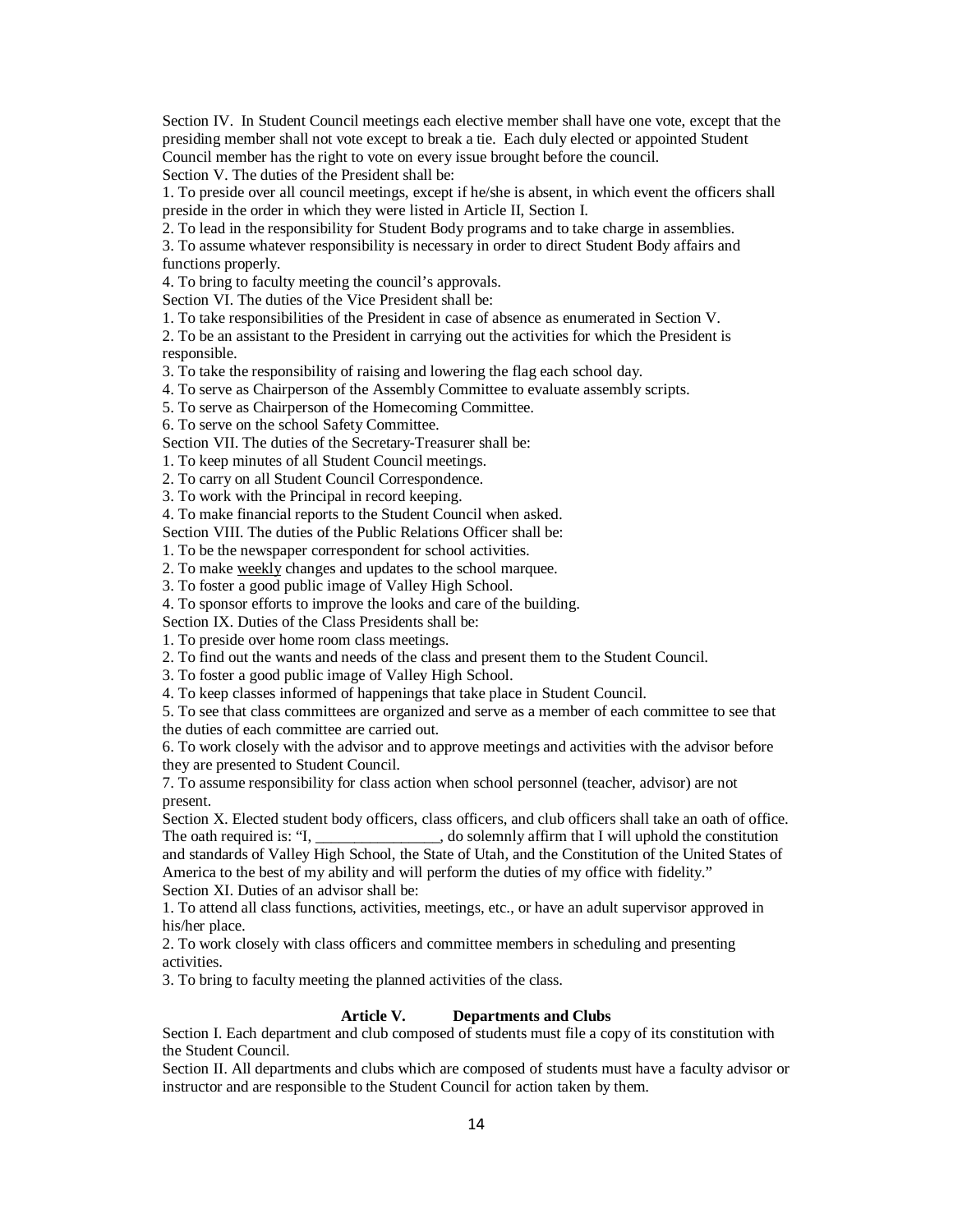Section III. They shall be responsible for keeping a list of all their equipment and keeping it in repair.

Section IV. They are responsible for all correspondence with other schools regarding competition or activities in which they will participate.

Section V. They are responsible for electing their own officers under the plan outlined in their constitutions.

Section VI. They shall be responsible for carrying on their own activities in the school.

#### **Article VI. Elections**

Section I. No other club, class, department, etc., elections can be held until after student body elections are held.

Section II. Any sophomore or junior who wishes to run for President, Vice President, Secretary, or Public Relations of the Student Body will submit his or her name and the office he or she plans to run for to the principal's office two weeks prior to primary elections.

Section III. For any office with three or more candidates there will be a primary election held. If there are fewer than three candidates for any office, there will be a black party and an orange party in the general election, and there will not be a primary election for that office. Parties will be chosen by drawing lots.

Section IV. Any candidate is expected to choose his/her campaign committee. The candidate will also be expected to give a speech to the Student Body at a campaign assembly.

Section V. Names of candidates must be approved for eligibility prior to running for Student Body office.

Section VI. Primary elections will be held during the week before general elections.

Section VII. General Student Body elections will be held by the  $3<sup>rd</sup>$  week of April.

Section VIII. Voting will be by secret ballot at a place designated by the Student council.

#### **Article VII. Eligibility**

Section I. To be eligible a student must have a GPA of 2.0 or better during the previous quarter (not rounded off and with no F or I). Incompletes will count as a zero in figuring GPA for participation in interscholastic competition or participation in a (any) Region or State sponsored activity, either as a participant or as a supplement to the activity, such as Cheerleading or Pep Band.

Section II. To hold a major office, a student must have and maintain a B- (2.667) cumulative grade point average. This shall be determined on a quarterly basis. Major offices are: Student Body President, Vice President, Secretary/Treasurer, Public Relations, all Class Presidents, FFA

President, FCCLA President, Skills USA President, Honor Society President, and Cheerleader President. No student may hold more than one major office at the same time. A student holding a major office in the school shall be removed for the duration of the year if it is determined that he/she is ineligible. (He/she shall be succeeded in office by the Vice President, if eligible, of the respective organization, if he/she is President.) A vacancy in any office but President shall be filled by appointment by the appropriate organization's leadership.

Section III. To hold a minor office, a student must have a C (2.0) average. Minor offices are those not listed above and may be held within an organization including those not held throughout the year such as a party, bake sale, senior trip, advertising and dance committees. A student holding a minor office in the school shall be removed for the duration of the year if it is determined that he/she is ineligible.

Section IV. To determine honor students and grade point average for eligibility, the averages shall be figured from the previous quarter.

Section V. In determining honor students for graduation, the grade point average will be figured on the quarter marks in the ninth, tenth, eleventh, and the first three quarters of the twelfth grade, unless the student opted for the early graduation policy in which case the last quarter to count is the last quarter in residence. Honor students must have a 3.67 grade point average or better, and grade points are not to be rounded off to the next higher number.

Section VI. All school sponsored activities must be presented to the student council and the faculty for approval.